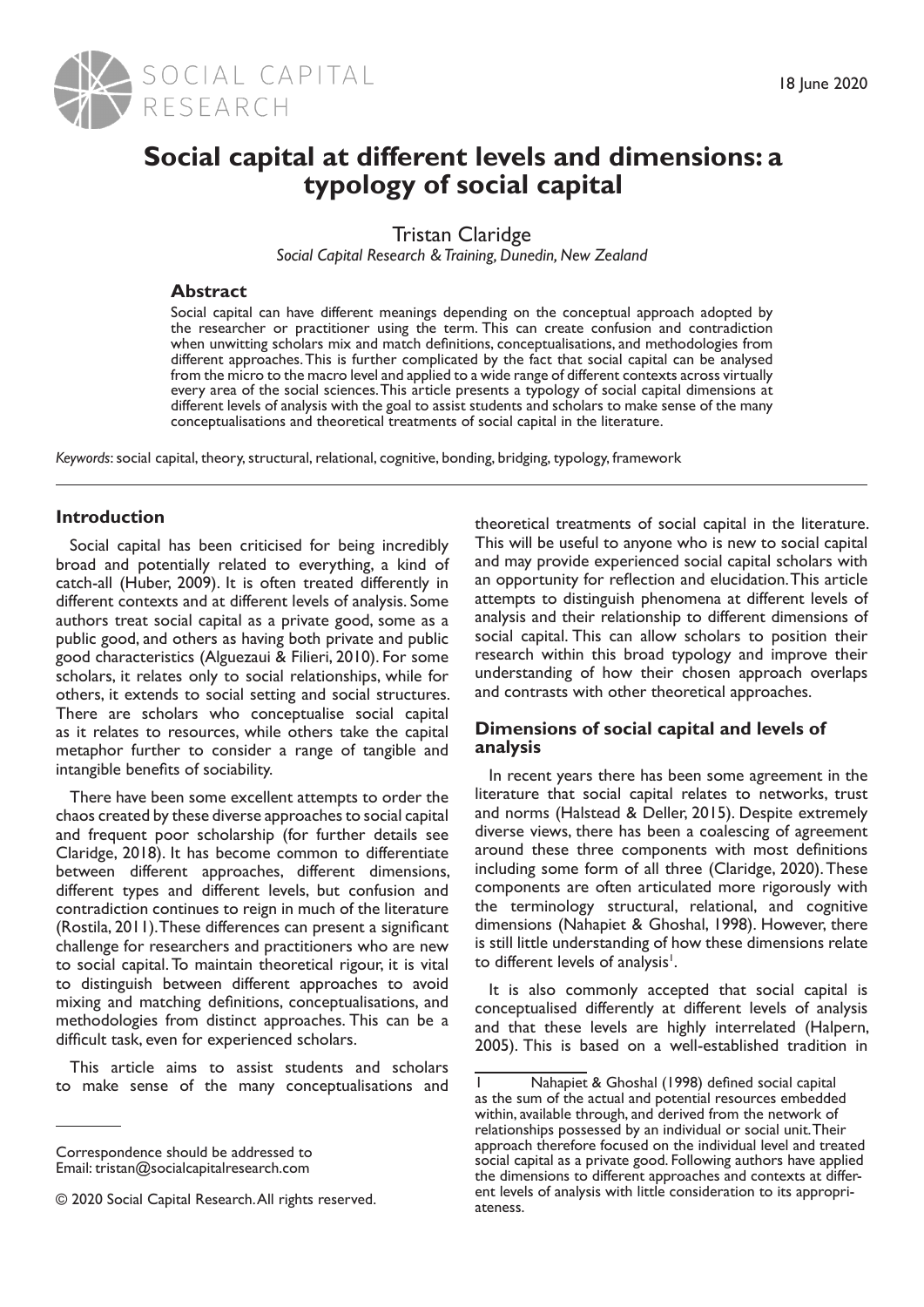sociological analysis of micro, meso and macro levels. In sociology it is common for micro level analysis to consider society as made up of individuals, for meso to consider society as made up of social relations, and for macro analysis to consider society as made up of collective aggregates (Tronca, 2011).

In the context of social capital these levels could be interpreted in different ways, depending on whether social capital is treated as exclusively involving social relationships or also including broader social setting and structure.

For authors who treat social capital as exclusively involving social relationships, levels tend to be seen as relationships on different geographical scale (for example Chen, 2005; Halpern, 2005; Yasunobu & Bhandari, 2009). From this perspective, micro level refers to relations between individuals, the meso level refers to relations between groups or firms, and the macro level refers to relations between regions or nations.

For authors who treat social capital as social relationships and broader social setting and structure, levels also relate to scale, but not necessarily geographic scale. From this perspective, micro level factors relate

to or are embedded in social relationships, meso level factors are applicable in the context of a social grouping, and macro level factors are generally relevant and widely applicable to a community or society. This is the approach taken in this article.

The concept of social capital has the potential to integrate micro and macro analysis (Coleman, 1990; Field, Schuller, & Baron, 2000), however, the bodies of research stemming from micro and macro viewpoints are largely disconnected (Payne, Moore, Griffis, & Autry, 2011). These viewpoints could be termed 'network' and 'normative' respectively. There have been some attempts to differentiate these approaches with the use of different terms. For example, some authors refer to the macro level social capital as *civic capital* (Adam, 2011; Guiso, Sapienza, & Zingales, 2010; Membiela-Pollán & Pena-López, 2017). This can be either authors who take the micro approach and want to distinguish their version of social capital from the macro perspective, or macro perspective authors who want to separate their conceptual framework from that of the network approach. The micro level is sometimes referred to as *network capital* and is either seen as a form of social capital or treated as a separate concept in an attempt

| <b>Dimension</b><br><b>Level</b>                                                                            | <b>Structural dimension</b><br>Configuration and pattern<br>of social relationships<br>including structures of social<br>organisation                                            | <b>Relational dimension</b><br>Characteristics and qualities<br>of social relationships                                                                                                                                                                                                                                                                                                                                                      | <b>Cognitive dimension</b><br>Shared understandings that<br>provide systems of meaning                                                                                                                               |
|-------------------------------------------------------------------------------------------------------------|----------------------------------------------------------------------------------------------------------------------------------------------------------------------------------|----------------------------------------------------------------------------------------------------------------------------------------------------------------------------------------------------------------------------------------------------------------------------------------------------------------------------------------------------------------------------------------------------------------------------------------------|----------------------------------------------------------------------------------------------------------------------------------------------------------------------------------------------------------------------|
| <b>Micro</b><br><b>Factors related</b><br>to, or embedded<br>in, specific social<br>relationships           | Social networks<br><b>Bonding ties</b><br><b>Bridging ties</b><br>Linking ties<br>Network configuration<br>Associational membership<br>Similar to connectedness                  | Thick trust and<br>trustworthiness<br>Norms and sanctions<br>Obligations and<br>expectations<br>Identity and identification<br>Similar to reputation and<br>goodwill                                                                                                                                                                                                                                                                         | Shared language, codes, and<br>narratives<br>Shared values, attitudes, and<br><b>beliefs</b><br>Shared goals and purpose                                                                                             |
| <b>Meso</b><br>Factors that are<br>applicable in the<br>context of a social<br>grouping                     | Roles (formal and informal)<br>Rules (formalised and<br>informal)<br>Procedures and precedents<br>Networks of institutions                                                       | The relational dimension<br>is generally not applicable<br>above the micro level since<br>it relates to the properties<br>of relationships. Factors<br>such as norms and identity<br>operating at higher levels<br>are shared understandings<br>not necessarily embedded<br>in specific relationships but<br>generally understood so<br>are cognitive. An exception<br>could be the relational<br>properties of networks of<br>institutions. | All cognitive micro level<br>factors<br>Thin/generalised trust<br>Norms and sanctions<br>Identity and belonging<br>Similar to group or<br>organisational culture                                                     |
| Macro<br>Factors that are<br>generally relevant<br>and widely<br>applicable to a<br>community or<br>society | Coordinating institutions<br>Law and enforcement<br>Generalised patterns of<br>institutional collaboration<br>Structures and systems<br>that perpetuate social<br>stratification |                                                                                                                                                                                                                                                                                                                                                                                                                                              | All cognitive micro level<br>factors<br>Thin/generalised trust<br>Norms and sanctions<br>Identity and belonging<br>Shared understandings<br>that perpetuate social<br>stratification<br>Similar to culture and mores |

Table 1 Factors relevant to the different dimensions of social capital at different levels of analysis.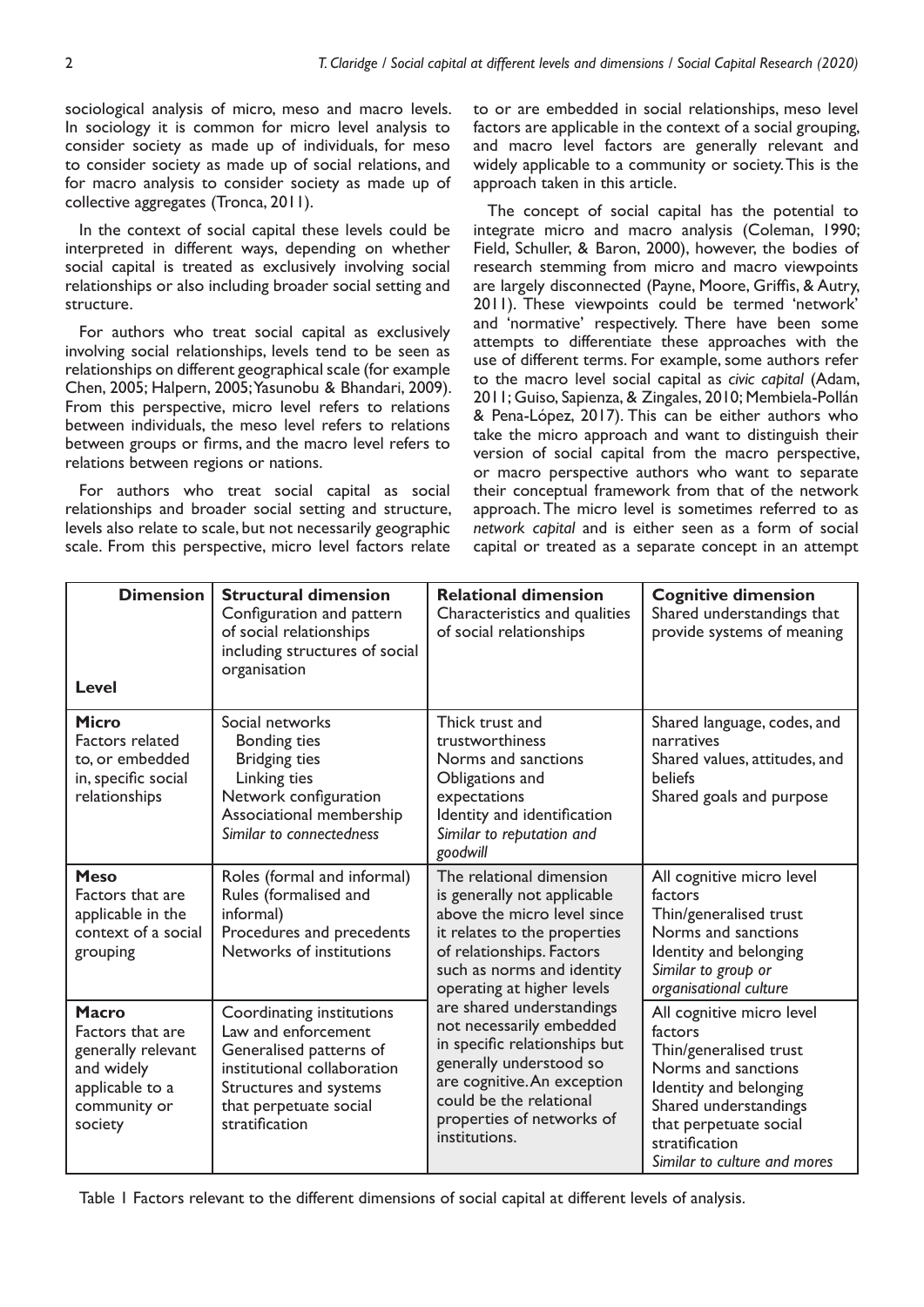to distance the work from the conceptual mess of social capital (Legh-Jones & Moore, 2012; Lin & Erickson, 2010; Wellman & Frank, 2001).

Social capital is plagued by complexity and conceptual ambiguity (Inaba, 2013; Membiela-Pollán & Pena-López, 2017; Tzanakis, 2013). The concept has been applied in virtually every discipline in the social sciences and often in different ways (Woolcock & Narayan, 2000). Epistemological differences between disciplines tends to result in different conceptual foundations and vastly different interpretations of what the term means and how it is conceptualised.

It must be noted that this article takes an epistemological approach that may not allow for all conceptual differences to be reconciled. For example, this article does not take a resource approach so does not consider the existence or availability of resources to be 'socially mobilised' (for more discussion of the resource approach see Fulkerson & Thompson, 2008). Instead under this conceptualisation social capital relates to the potential or propensity for action (for more explanation see Julien, 2015). Despite this specific epistemological approach, scholars from all social science disciplines should be able to position their own theoretical approach within the presented typology.

## **A typology of levels and dimensions of social capital**

This article presents a typology for understanding the factors that are relevant to each dimension at each level of analysis (see Table 1). This allows for different approaches to be understood within the context of other approaches. For example, when an author conceptualises social capital as relating to networks, we can understand what factors and dimensions are being included and which are being omitted. This improves our understanding of different approaches and the key differences between them.

## **Discussion of social capital levels and dimensions typology**

Table 1 is a useful conceptual tool, however, since reality cannot be separated into distinct boxes the distinctions represented in the table in practice are highly complex, interrelated, and overlapping. Many of these factors could be differently located within the matrix for various reasons. Any level or dimension cannot be considered in isolation and neither micronor macro-focused analysis alone is sufficient.

Lower levels must be considered within the context of higher levels since they influence and provide the context or framework for lower levels. For example, meso level social norms and generalised trust within a social grouping such as an organisation strongly influence the nature of micro level social relationships of its members. Another example is social stratification and mobility which is a macro level factor that systematically affects individuals and the nature of their relationships at

the micro level. Individuals, and their relationships, exist within, and are influenced by, the wider social setting in which they are embedded. Social relationships are influenced by the nature of interpersonal interaction (micro level) and various aspects of their social setting (meso and macro levels).

Table 1 defines the micro level as involving social relationships, meso as relating to social groupings, and macro as groupings of groupings. These levels relate to scale, but not necessarily geographic scale since with communication technologies social groupings are no longer limited to spatial distributions. Generally, lower levels involve fewer people and higher levels involve more people. The micro level is akin to the individual perspective, the meso level to a family, interest group, small organisation or sub-organisational unit, and macro level to a large organisation, community, or society.

Rather than seeing macro as the aggregate of micro, the table illustrates how some factors may aggregate to contribute to higher levels, but others stand alone as aspects of social structure and organisation separate to the individual and individual relationships. This view provides an alternative to social capital approaches that rely on aggregation that tends to obscure diversity and overly simplify complexity.

Each level should not be considered explicitly differentiated from other levels. They should be used as a general rubric for understanding and analysing different aspects of social capital at different levels. For this reason, this article has adopted the distinction between micro level factors related to, or embedded in, specific social relationships, meso level factors that are applicable in the context of a social grouping, and macro level factors that are generally relevant and widely applicable to a community or society.

At all levels it is important to acknowledge difference and diversity. Everyone is different, every relationship has unique characteristics, and every social grouping has their own identity, norms, shared understandings that exist within broader community, cultural and societal norms, and structures. For these reasons social capital is not homogenous. When aspects of social capital are averaged or aggregated, they can lose meaning, significance, and relevance. At the macro level it is important to not lose sight of the multitude of overlapping and interrelated fields<sup>2</sup>. This emphasises the generally relevant and widely applicable nature of macro level factors.

At the micro level individuals have some degree of control over 'their' social capital. It is possible for an individual to invest in their social capital and it is relevant to describe a person's social capital, not that it is exclusively owned by the individual, but that there are various exclusive characteristics that vary between individuals. Different individuals enjoy different social

<sup>2</sup> Field is a sociological concept for a social arena in which agents and their social positions are located (Bourdieu, 1977).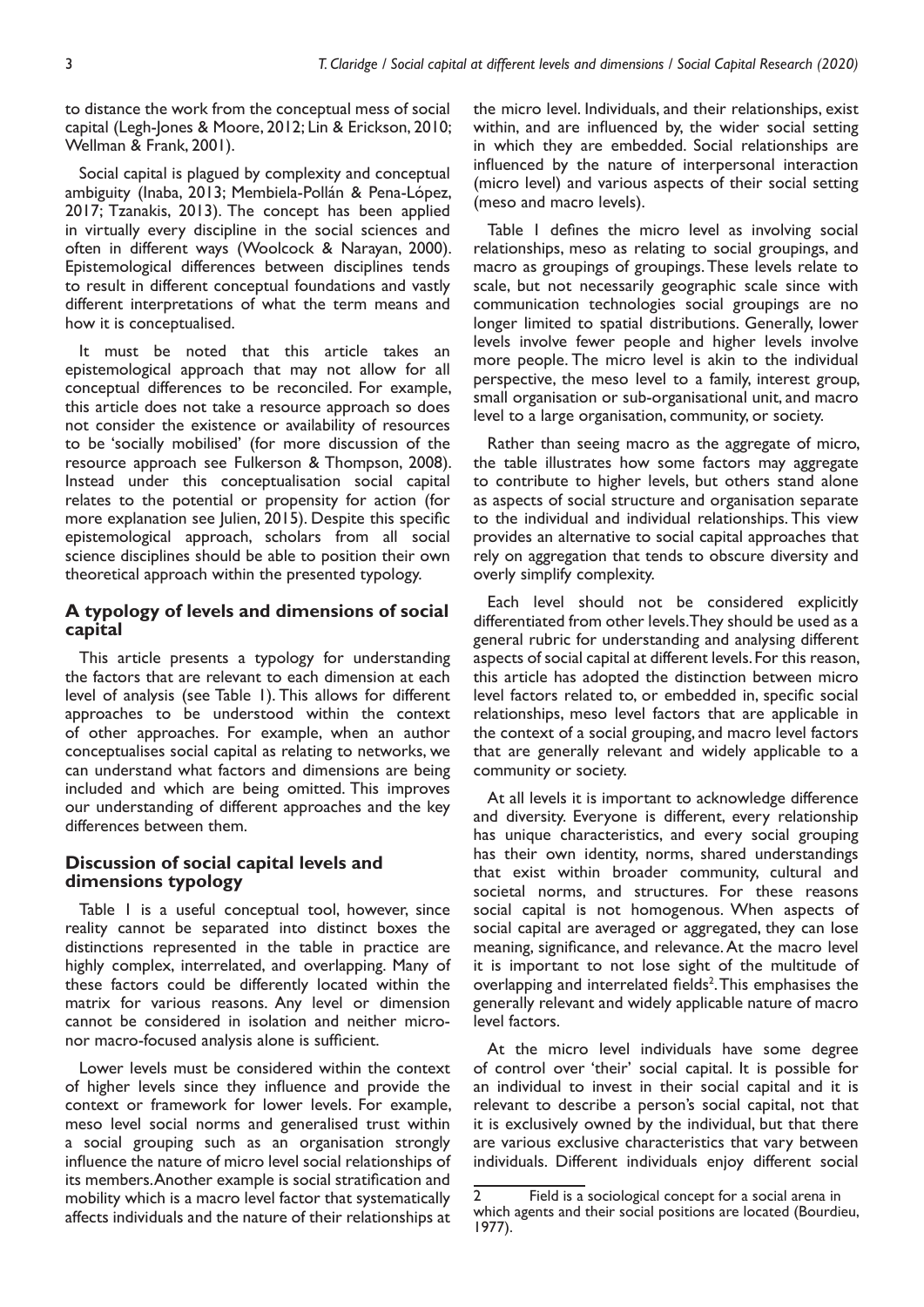networks, reputation, goodwill, social status, and power, and their actions have direct implications for their social capital. Social capital clearly has individual properties however these are embedded within the wider collective to which the individual belongs.

As the scale increases individuals have commensurately less control over relevant factors since they become just one of many social actors, each with different influence and power, and beliefs and values become more routinised and institutionalised. Therefore, lower levels are often considered to be more dynamic and changeable since factors are created and recreated through every action and interaction. At higher levels social capital tends to be more grounded in history, culture and established institutional structures that tend to change more slowly (except in the case of sudden social change).

The following sections briefly discuss and provide some explanation for each category in table 1.

#### **Micro Structural**

The 'micro structural' section of Table 1 includes the aspects of the structural dimension of social capital that are most relevant at the micro level of analysis. There is general agreement that the essence of social capital involves social relationships. Regardless of how social capital is conceptualised, networks of social relationships are a crucial component of the concept.

From some perspectives, social capital is *only* manifested by social interaction, which is greatly enhanced and facilitated by social relationships. Certainly, the importance of social relationships to social capital cannot be understated since interaction between known individuals (i.e. those with existing relationships) is vastly different to interactions among strangers. Social interaction is also critical to the creation of social meaning so is vital to the relational and cognitive dimensions.

Many authors distinguish between bonding and bridging types of network ties (Coffé & Geys, 2007). This typology distinguishes between relationships within a group or community (bonding) and those relationships that span social groups (bridging) (Putnam, 2000). It is common to ascribe relational characteristics to each type. Bonding ties are assumed to be strong ties with thick trust among people who are alike. Bridging ties are assumed to be weak ties with thin trust among people who are different (Szreter & Woolcock, 2004).

Thin trust is often termed "generalised" or "social" trust and relates to trust between strangers (Scrivens, 2013). Since thin trust is not embedded in social relationships it is a cognitive factor located at the meso and macro levels. This means that authors who ascribe characteristics to the bonding/bridging distinction include in their conceptualisation of social capital some extra-relational factors that relate to the wider social setting and structure, even if they do not do so intentionally. Although it appears that they take a micro approach, the inescapable interrelationships between dimensions and levels typically mean other levels and dimensions are included.

This also highlights the interrelationships between levels and dimensions. All social relationships are influenced by the nature of repeat interactions between the individuals as well as various meso and macro level factors. Social relationships do not exist in isolation. Meso level factors such as norms, roles, rules, generalised trust, belonging, and various shared understandings provide the framework or background context.

In strong relationships these higher-level factors may remain little more than background context and have little impact on the nature of the relationship. However, in weaker relationships these higher-level factors tend to play an important role in shaping the nature of the relationships. There are likely several factors involved, however, generally the influence of higher-level factors (meso and macro level<sup>3</sup>) would increase towards the boundary of one's social network (social relationships involving infrequent, incidental, or insignificant contact).

What defines the boundary of one's social network? For instance, is the guy at my local café part of my social network if I do not know his name or anything about him other than his job serving me coffee? There are various relational and cognitive properties of our 'relationship' generated from repeat interaction. If he is part of my social network, then how big is my social network? If I stop going to the café, or if he stops working there, for how long would he still be considered part of my social network?

These questions relate to highly subjective and intangible issues. A possible solution is to consider the differing role of micro level factors and meso/macro level factors in influencing the nature of the relationship and interaction. If we treat close relationships being primarily based on micro level factors and weaker relationships being increasingly based on higher level factors, then it does not really matter how we define whether someone is a social network contact or not. In practice there may be little difference between an infrequent and incidental contact and a stranger.

As previously noted, reality cannot be separated into distinct boxes. It could be debated whether "network characteristics" are best located in the micro structural category in Table 1. Network characteristics include factors such as density, bridges, structural holes, and homogeneity (Glanville & Bienenstock, 2009) that tend to involve many individuals so could be meso level. However, as they relate to networks of specific individuals separate to social groupings and cut across all relevant social groupings for any given individual or group of individuals they do not fit with factors that are applicable in the context of a social grouping. For that reason, network characteristics relate to specific individuals and social relationships rather than a specific social grouping. However, if the practical interest is a

Higher level refers to overarching factors that influence micro level. It should be noted that these meso and macro level factors provide the foundation for understandings so the term higher level may be confusing.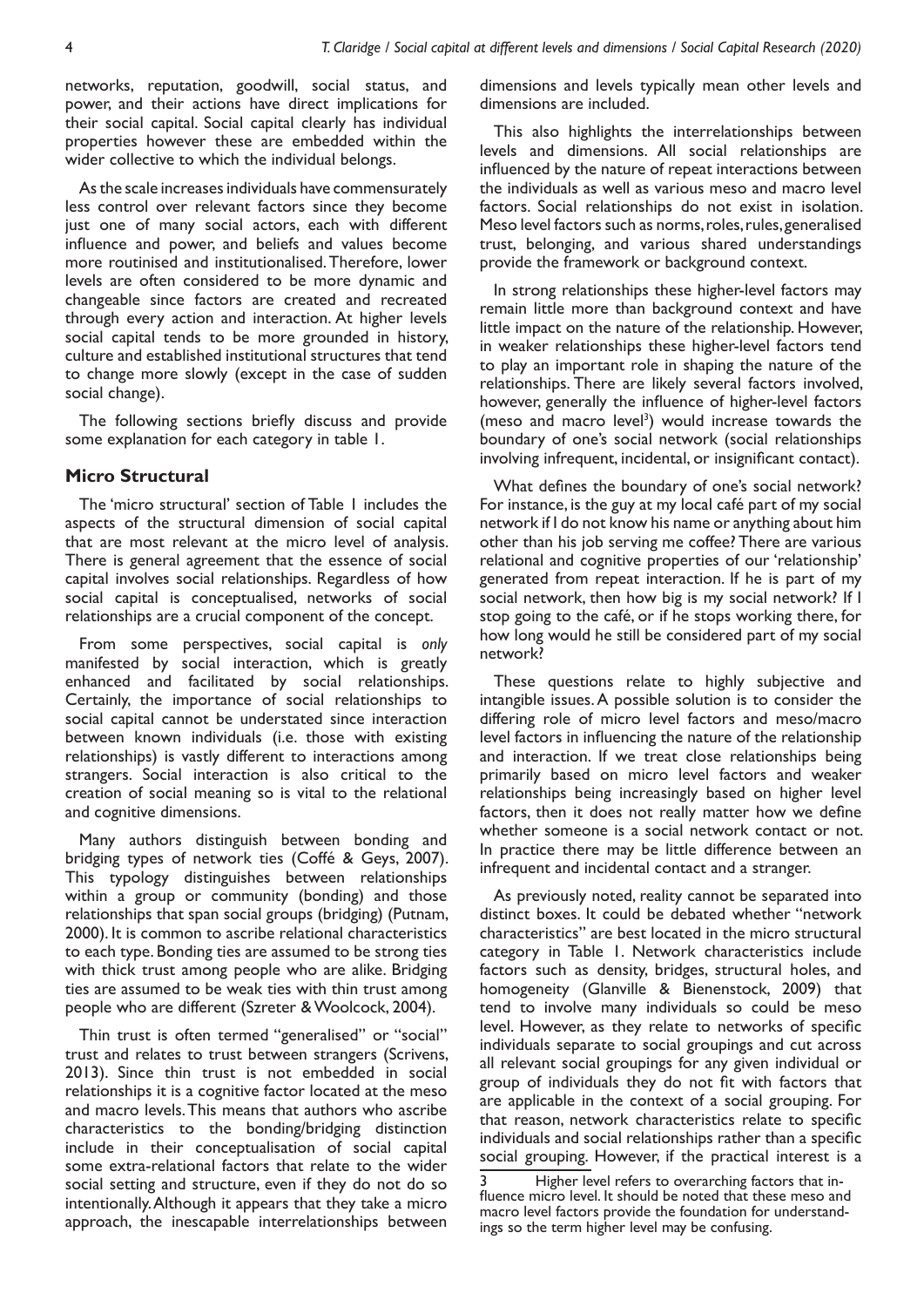social grouping then this factor would be meso level.

Associational membership is often mentioned as an important aspect of social capital and is consistent with Robert Putnam's work on civic participation (for example see Putnam, 1995). It seems to fit best as a micro level structural factor because although it represents membership and therefore participation in formalised social groupings, it relates to an individual more than the social grouping.

Micro structural factors are sometimes called network capital (Legh-Jones & Moore, 2012; Wellman & Frank, 2001) and for some approaches to social capital this is the only group of factors that are relevant. This approach is typically called the network approach to social capital (Adam & Roncevic, 2003). The network approach is a well-established theoretical approach that treats social capital as an individual resource that consists of the networks of relations (Membiela-Pollán & Pena-López, 2017). One of the key scholars of the network approach is Nan Lin who built on the work of Bourdieu (Claridge, 2004).

An easy to understand and intuitive way to think about the micro structural category is as social connectedness. It involves people knowing each other. It is the existence of social networks of contacts, friends, family, and acquaintances.

#### **Meso Structural**

This section continues with discussion of the structural dimension of social capital and explores the factors that are relevant at the meso level of analysis. The meso level relates to social groupings that are comprised of individuals. Humans create and identify with various social groupings and each grouping tends to have its own structure, rules, procedures, norms, and shared understandings. We feel belonging to a multitude of social groupings and our association in each creates social meaning that collectively create our lifeworld<sup>4</sup>. For example, I could be a member of my family, my neighbourhood, my former university, my local church, my sporting groups, my employer, my profession, my interest groups, and many more. All of these 'fields' overlap and interrelate. It is common to have social relationships with people who belong to multiple social groupings and who hold different roles in different groups and with the nature of interactions prescribed by different rules, norms, and shared understandings.

The structural dimension at the meso level relates to the structure of the social grouping. This could be conceived as the skeletal structure of the group or organization (Mask, 2018). It tends to be formalised at least to some extent, and it often exists independently of individuals; formalised into roles, rules, procedures, and documents such as charters or constitutions. Individuals can join and leave the organisation but the structure remains largely unchanged. This structure dictates

the existence and nature of many social relationships and powerfully influences the nature of interaction and exchange between individuals. For example, the creation of roles in a social grouping creates patterns of interaction between individuals who may not have otherwise interacted. These roles create powerful social meanings that influence various aspects of social capital.

The structure also creates obligations and expectations, and establishes patterns of action that are commonly understood by group members, thereby reducing uncertainty in ways that strongly influence various aspects of social capital. The structural dimension of social capital is more tangible than the other dimensions since many of the artefacts of group structure exist in documentation and the design and use of physical spaces. Most aspects of the structural dimension tend to exist above the horizon of member's lifeworld since they do not require reflection to elucidate their meaning and significance<sup>5</sup>. For example, members of a group are generally aware of the organisational structure and the resulting roles, rules, obligations, and expectations. Members are fully aware of who has superiority and the obligations and expectations dictated by their role. For example, it requires little to no reflection to know that Jane is your boss and her instructions are legitimate expectations of behaviour. The other dimensions of social capital tend to have more pre-reflective character since they tend to be based on presuppositions and the background context of knowing, acting, and thinking.

When people are asked about aspects of the structural dimension they normally can readily provide details without much reflection. For example, most people can immediately report details of organisational structure, rules, and policies. However, the other dimensions of social capital often require deeper reflection to find the meaning and significance of their presuppositions. For example, someone may 'know' that it is not appropriate to eat lunch in front of the shop where they work, but when asked for details and rationale they may need to reflect to uncover the background context of this presupposition.

It could be debated that roles should be a micro level factor since they apply to an individual, however, a role is tied to a social group context so creates understandings that are most relevant in the group context. This factor is an example of a higher-level factor that would be highly relevant to the analysis of individual social capital.

Networks of institutions are included at this level since it is common for institutions to have formal or informal relationships with other institutions that transcend specific individual members of the institutions. Examples of highly formalised relationships include those between different departments of the same organisation, different sporting teams that are part of the same league, or different shops of the same company. It can include formalised certification, membership, and contracted

<sup>4</sup> Lifeworld is the background resources, contexts, and dimensions of social action that enable actors to cooperate on the basis of mutual understanding (Habermas, 1984).

<sup>5</sup> Since the lifeworld is mostly pre-reflective, it is considered to exist mostly below the horizon of one's awareness; out of sight as it were. It is the background context.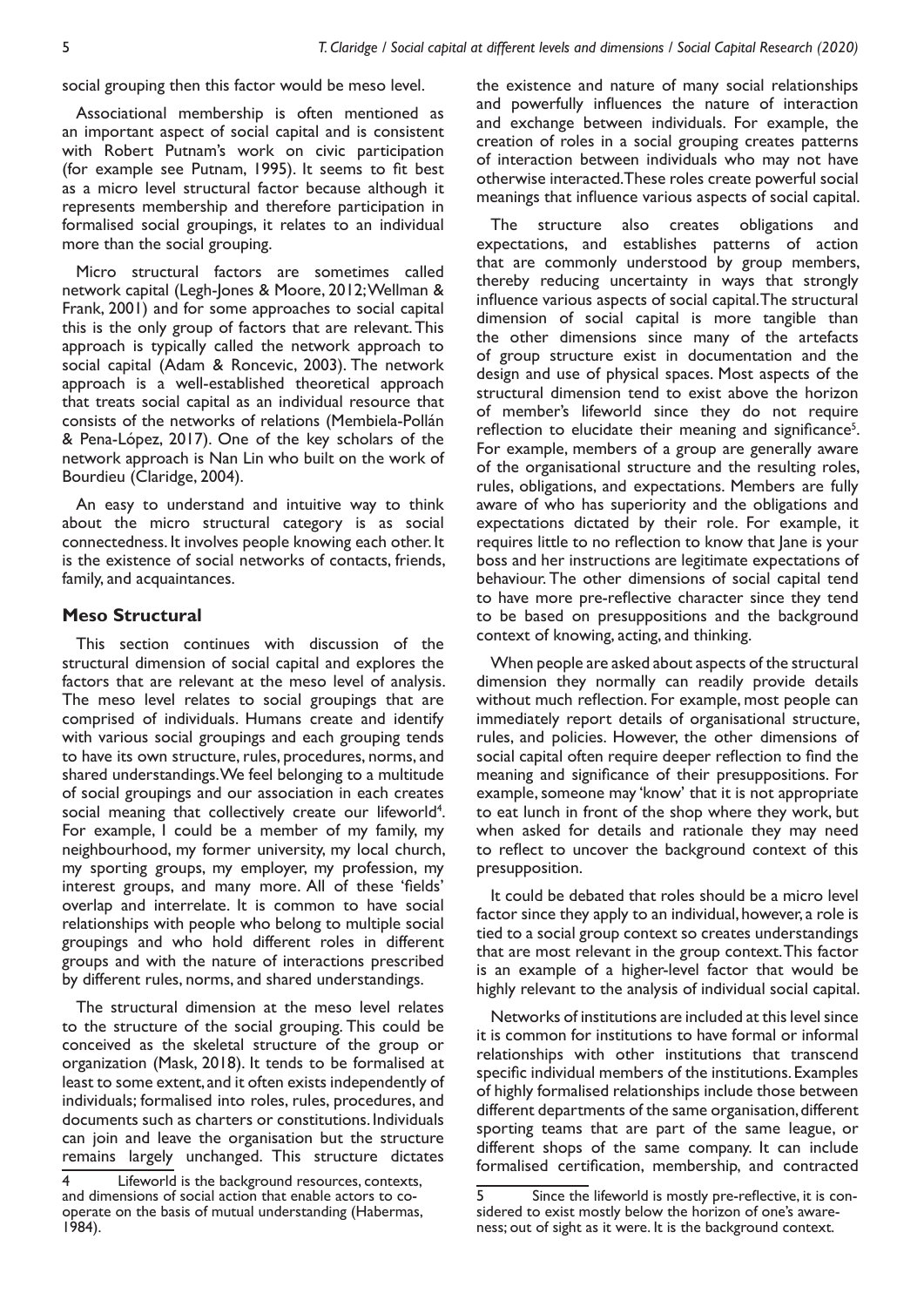partnerships. Informal relationships are common in supplier relationships between businesses and can also include generalised or routinised patterns of interaction between institutions.

An important distinction is whether the relationship between the institutions is based on a personal relationship between individuals or whether the connection persists beyond the relationships of individual people. In the case of the former this is an example of a bridging tie and would be most relevant at the micro level.

#### **Macro Structural**

Macro structural factors are generally relevant and widely applicable beyond the level of the smaller social grouping. They tend to be related to groups of groups, communities, and society including the level of the nation and supranational associations. These factors relate to macro social structure and the institutions humans create to organise and regulate social action.

Humans are social and we have developed large complex societies that require structure and organisation to solve complicated problems of coordination, allocation, and efficiency and to avoid free-rider and exploitive behaviours. Humans establish rules, assign roles, appoint enforcers, and develop complex systems. Moral and cultural values are formalised into these structures that establish standards of thought, speech and action.

At the macro level these structures include the various government and non-government institutions including legal, judicial and law enforcement institutions. Collectively we could call them 'coordinating institutions'. This term is similar to the concept of institutional capacity (Engbers, Thompson, & Slaper, 2017). These coordinating institutions help to regulate the nature of human interaction and define the 'rules of the game' (Keefer & Knack, 2008).

There are clear relationships between laws and social norms (Posner, 1996; Sunstein, 1996) with laws, rules, and regulations providing powerful signals for the development of social norms and social sanctions at all levels. These macro social structures help to reduce uncertainty by creating a commonly-understood and relatively stable understanding of social reality. They create expectations and obligations and the confidence that non-compliance is sanctionable, either by informal social sanctions or formal judicial systems.

The combined nature of coordinating institutions and the resulting laws, rules and regulations tends to create powerful structures of social stratification. Example can include class, race, gender, education, nationality, geography, and various other factors that are institutionalised into social structures.

The macro level factors are sometimes called *civic capital*, particularly by authors who use the network approach to social capital and want to differentiate between their definition of social capital and the 'capital' associated with the wider social setting (Guiso et al., 2010).

## **Micro Relational**

While it is common to distinguish between three dimensions of social capital, some authors use a twodimensional approach, either structural and relational or structural and cognitive (for example see Uphoff, 1999). In these cases, the relational and cognitive terms are often approximately equivalent, but some authors use them to relate to norms, values, attitudes, and belief and others to the characteristics of social relationships.

In the three-dimension system the relational dimension relates to the characteristics and qualities of social relationships whereas cognitive relates to shared understandings that provide systems of meaning (Lee, Wong, & Chong, 2005). In practice these are similar since both relate to beliefs and understandings. The difference is that relational factors relate to specific social relationships while cognitive factors are more broadly shared understandings.

While micro structural factors relate to the configuration of social networks, micro relational factors relate to the nature of these relationships. The existence of a network tie does not dictate anything about its qualities. Repeat interactions between people and the interpreted meaning of these interactions creates various understandings that influence the nature of future interactions (Feigenberg, Field, & Pande, 2010). A relationship can become imbued with trust, norms of reciprocity, obligations, and expectations, and various routinised or habituated patterns of action and interaction.

These relational properties tend to be dynamic given that they are created and recreated with every action and interaction. Repeat interactions can establish relational trust however a single betrayal of trust can create significant and lasting distrust. Generally, negative interactions tend to have more significant implications than positive interactions. The nature of the interaction is important but perhaps what is more important is how it is interpreted within the context of the wider social setting and the individual's lifeworld. These relational properties also change over time in complex and sometimes unpredictable ways. For example, is a long-lost friend from high school afforded more or less trustworthiness now than the day you graduated? What role does nostalgia and nostalgic belonging play? Or has time faded any certainty about your friends trustworthiness? Or do negative associations about high school transfer to the individuals involved?

These micro relational factors are essentially cognitive in that they are stored in the thoughts, feelings, and understandings of the individuals involved. In Table 1 these properties that are directly related to relationships between individuals are considered relational. It could be debated that identity and identification should be a higherlevel factor since they typically relate to belonging within a social grouping. However, identity and identification have relevance to specific social relationships separate to any social grouping so are included in this section.

Collectively the micro level relational factors could be considered similar to reputation and goodwill.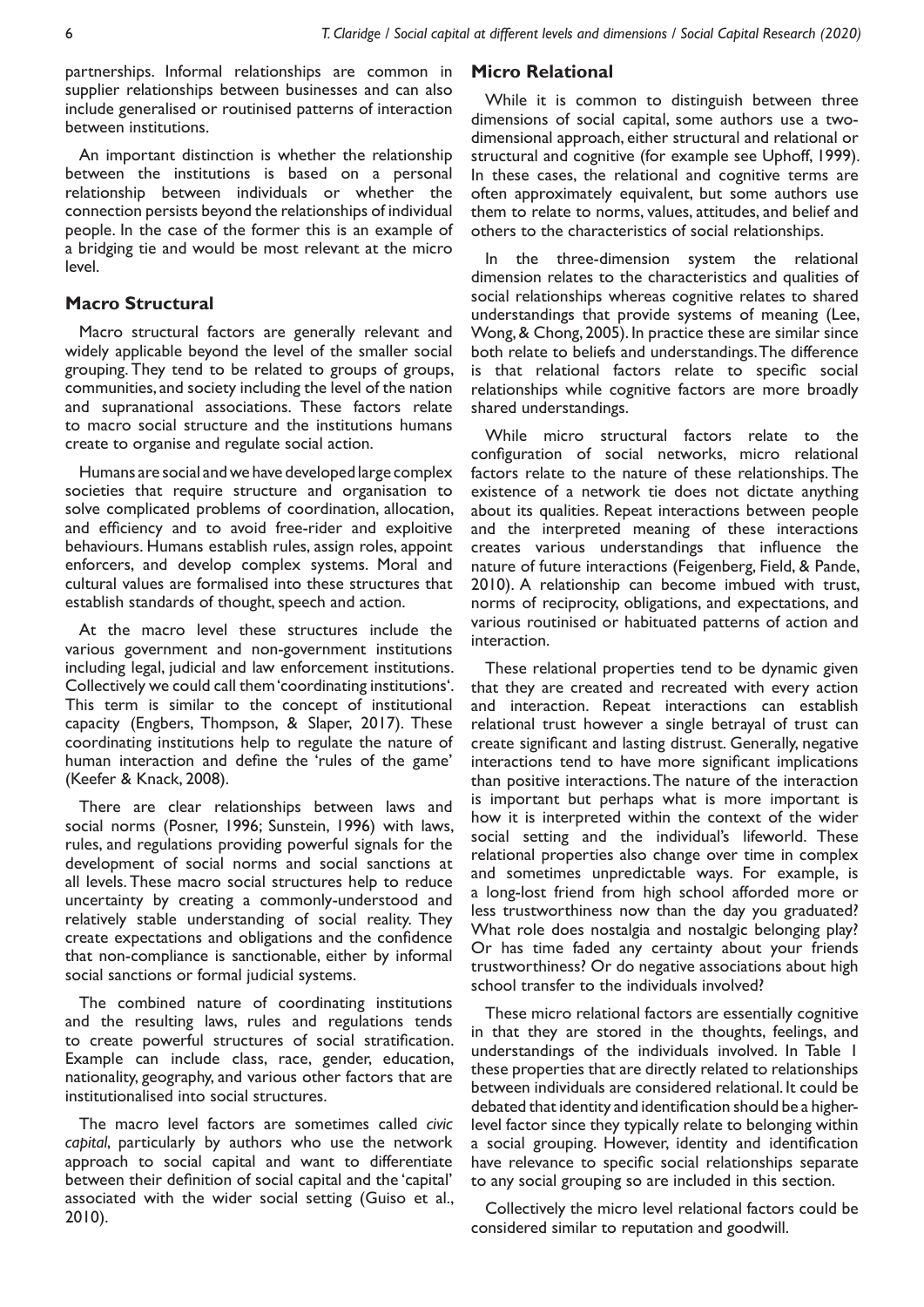## **Meso and Macro Relational**

The relational dimension is generally not applicable above the micro level of analysis. Within the context of the conceptualisation used in this article, the properties of social relationships (relational dimension) are the domain of the micro level since they are factors related to, or embedded in, social relationships. At the meso and macro levels of analysis the relational dimension could be considered the aggregate of the micro level since social groupings are comprised of individuals and their relationships. However, this article defines the meso level as factors that are applicable in the context of a social grouping and this is not the same as the characteristics of individual social relationships.

As Coleman (1990) discussed, care should be taken when making the micro-to-macro transition. The characteristics of individual relationships do not necessarily correspond to the characteristics of the group to which the individuals belong. For example, it is possible for most individuals in a social grouping to have trusting relationships with each other but to lack the propensity to be trusting in the context of the group. Trust is a complex phenomenon that is not universally applicable since it has context; A trusts B to do  $\overline{X}$  (Hardin, 1993). The  $X$  can be linked to a social context so it tends to be A trusts B to do X in Y social context. Social groups develop different habitus<sup>6</sup> and this is very important in shaping action (Bottero, 2009). Interpretations change in the context of the lifeworld of the social group (Habermas, 1984). Therefore, propensity to trust in a social context is dependent on factors related to the social grouping, not just the nature of individual relationships.

There is evidence that social trust operating at the meso level may influence the nature of relational trust at the micro level (Robbins, 2016), however, relational trust is not the same as social trust so we cannot aggregate relational trust and call it social trust. The relationships between trust embedded in social relationships (micro) and trust that is applicable to a social grouping (meso) are likely to involve multiple complex causalities.

The relational dimension factors such as trust, norms, and identity operating at higher levels are shared understandings not necessarily embedded in specific relationships but generally understood. An exception could be the relational properties of networks of institutions. As noted in the meso structural section, networks of institutions can exist separate to individual relationships and these networks can have similar relational properties to the micro level. Networks of institutions could be considered cognitive since these factors, if not formalised in institutional arrangements, exist as shared understandings held by members of the social grouping.

## **Micro Cognitive**

The cognitive dimension of social capital relates to shared understandings that provide systems of meaning. They are therefore less tangible than structural factors since they exist in people's mental constructs, hence the term cognitive. This dimension has many similarities to sociological concepts such as habitus, lifeworld, and worldview and relates to the social construction of reality (for example see Berger & Luckmann, 1966; Bolton, 2006; Bourdieu, 1986; Habermas, 1987; Sitton, 2003).

The cognitive factors are similar at all levels of analysis since the only difference is the level at which the understanding is shared. Micro level cognitive factors are shared by individuals who have existing social relationships whereas higher level factors are shared at the level of the social grouping.

It could be argued that micro level cognitive factors should be in the relational dimension since the understandings are embedded in specific relationships and for this reason relate to the character of the relationship. There is clearly overlap between the dimensions and in this case, it could be placed in either dimension. As cognitive factors are shared understandings rather than relational properties they seems to fit better in the cognitive column.

Authors who locate social capital as the property of the individual will tend to focus on the structural dimension and individual agency, whereas authors who see social capital as the property of the collective tend to focus on the cognitive dimension.

## **Meso Cognitive**

Through the processes of socialisation and<br>
nculturation individuals develop a socially enculturation individuals develop a socially constructed understanding of reality that powerfully shapes the nature of action and interaction with others. This understanding is uniquely created by each person through their own experiences and the cumulative interpretation of events. It is however partially shared with others since we collectively experience meso and macro level factors. We also develop shared understandings through interaction and communication with others.

This is similar to Bourdieu's concept of habitus; the assumptions, habits, taken-for-granted ideas and ways of being that are the vehicles through which agents engage with, understand and move on through the world (Bourdieu, 1977).

Shared understandings can reduce uncertainty associated with interaction and exchange and therefore tends to lubricate collective action. Shared understandings create powerful feelings of belonging and shared purpose which provide motivation for cooperation and collaboration.

As noted by various authors, social capital can have positive and negative outcomes (Portes & Landolt,

<sup>6</sup> Habitus is the assumptions, habits, taken-for-granted ideas and ways of being (Bourdieu, 1977)